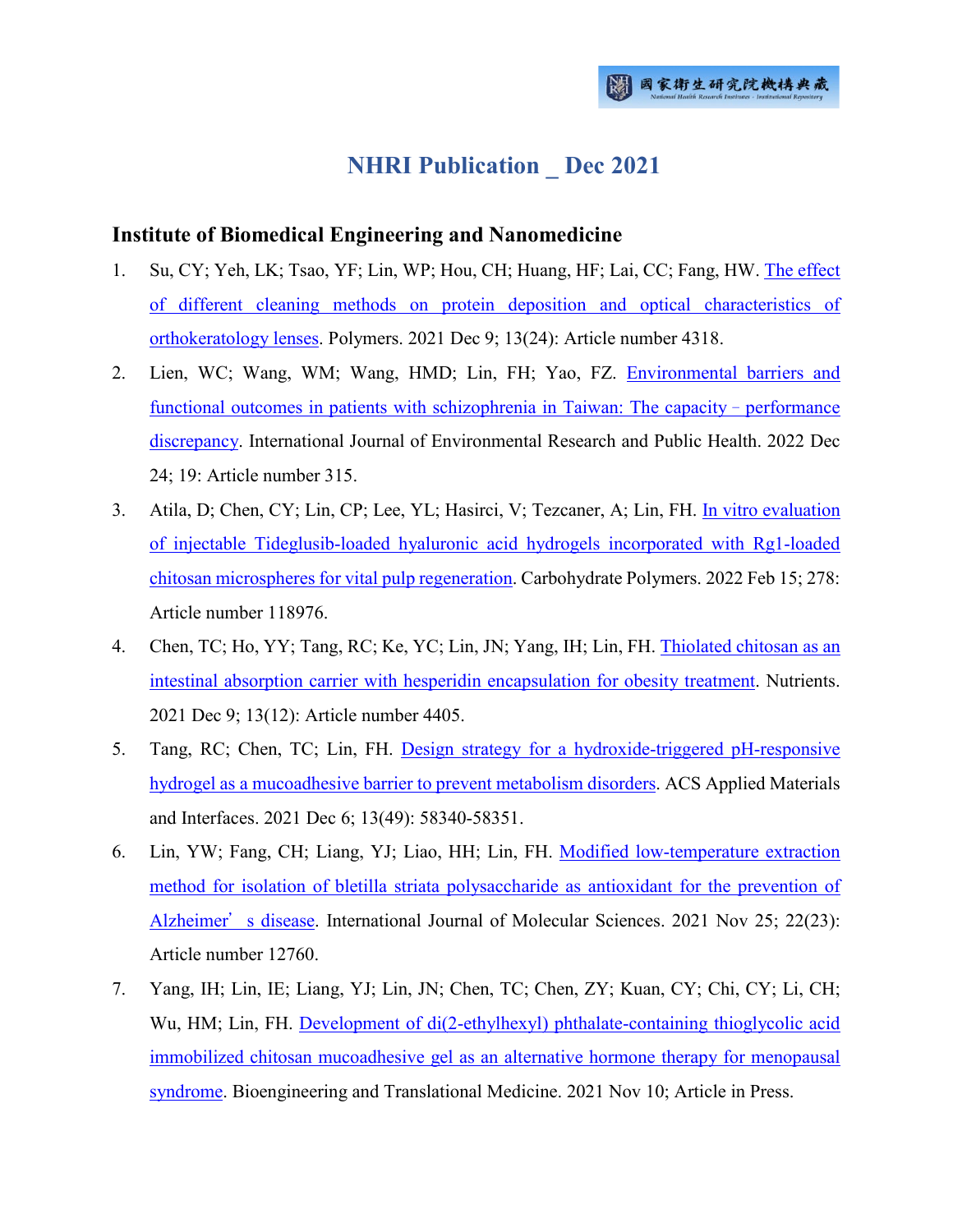- 8. Chen, YC; Chen, KF; Lin, KYA; Chen, JK; Jiang, XY; Lin, CH. [The nephrotoxic potential](http://ir.nhri.org.tw/handle/3990099045/13929)  [of polystyrene microplastics at realistic environmental concentrations.](http://ir.nhri.org.tw/handle/3990099045/13929) Journal of Hazardous Materials. 2021 Nov 25; Article in Press.
- 9. Kuan, CY; Lin, YY; Yang, IH; Chen, CY; Chi, CY; Li, CH; Chen, ZY; Lin, LZ; Yang, CC; Lin, FH. [The synthesis of europium-doped calcium carbonate by an eco-method as free](http://ir.nhri.org.tw/handle/3990099045/13932)  [radical generator under low-Iintensity ultrasonic irradiation for body sculpture.](http://ir.nhri.org.tw/handle/3990099045/13932) Frontiers in Bioengineering and Biotechnology. 2021 Nov 9;Article number 765630

# **Institute of Biotechnology and Pharmaceutical Research**

- 1. Yeh, TK; Song, JS; Chang, PW; Yu, JC; Chang, CH; Liao, FY; Tien, YW; Kuppusamy, R; Li, AS; Chen, CH; Chen, CW; Lin, LM; Chang, HH; Huang, CH; et al. [Discovery and](http://ir.nhri.org.tw/handle/3990099045/13875)  [development of a novel N-\(3-bromophenyl\)-{\[\(phenylcarbamoyl\)amino\]methyl}-N](http://ir.nhri.org.tw/handle/3990099045/13875)[hydroxythiophene-2-carboximidamide indoleamine 2,3-dioxygenase inhibitor using](http://ir.nhri.org.tw/handle/3990099045/13875)  [knowledge-based drug design.](http://ir.nhri.org.tw/handle/3990099045/13875) European Journal of Medicinal Chemistry. 2022 Feb 5; 229: Article number 114043.
- 2. Tang, YC; Chang, HH; Chen, HH; Yao, JY; Chen, YT; Chuang, YJ; Chang, JY; Kuo, CC. [A](http://ir.nhri.org.tw/handle/3990099045/13876)  [novel NRF2/ARE inhibitor gossypol induces cytotoxicity and sensitizes chemotherapy](http://ir.nhri.org.tw/handle/3990099045/13876)  [responses in chemo-refractory cancer cells.](http://ir.nhri.org.tw/handle/3990099045/13876) Journal of Food and Drug Analysis. 2021 Dec 14; 29(4): 638-652.

# **Institute of Cellular and Systems Medicine**

- 1. Wu, KK. [Control of tissue fibrosis by 5-methoxytryptophan, an innate anti-inflammatory](http://ir.nhri.org.tw/handle/3990099045/13882)  [metabolite.](http://ir.nhri.org.tw/handle/3990099045/13882) Frontiers in Pharmacology. 2021 Nov 11; 12: Article number 759199.
- 2. Suslov, AV; Afanasyev, MA; Degtyarev, PA; Chumachenko, PV; Ekta, MB; Sukhorukov, VN; Khotina, VA; Yet, SF; Sobenin, IA; Postnov, AY. [Molecular pathogenesis and the](http://ir.nhri.org.tw/handle/3990099045/13884)  [possible role of mitochondrial heteroplasmy in thoracic aortic aneurysm.](http://ir.nhri.org.tw/handle/3990099045/13884) Life. 2021 Dec 13; 11(12): Article number 1395.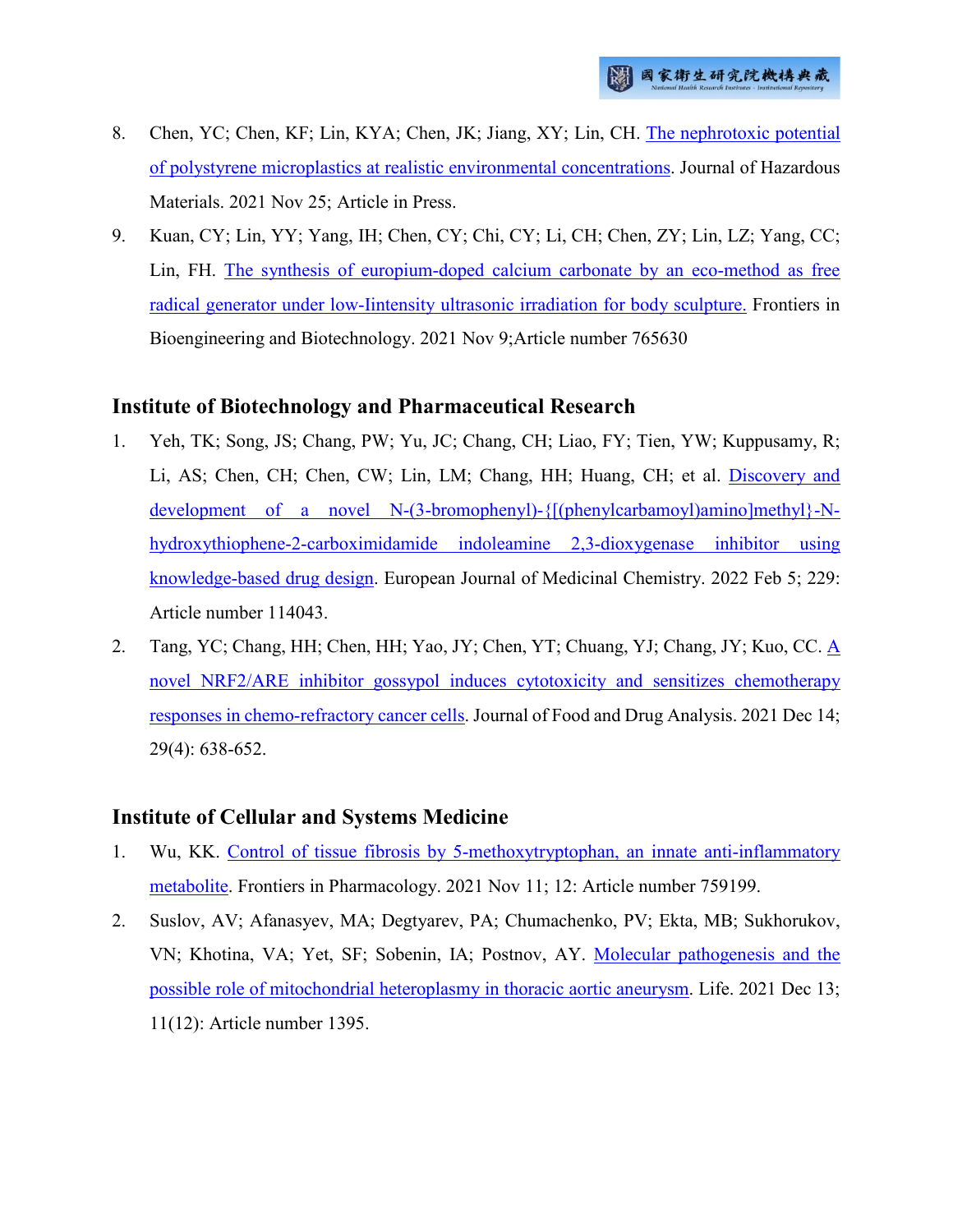- 3. Hsu, YC; Chung, YF; Chen, MS; Wang, CK; Jiang, ST; Chiu, IM. [Establishing F1a-CreERT2](http://ir.nhri.org.tw/handle/3990099045/13885)  [mice to trace FGF1 expression in adult mouse cardiomyocytes.](http://ir.nhri.org.tw/handle/3990099045/13885) Cells. 2022 Dec 30; 11: Article number 121.
- 4. Wong, CW; Ko, LN; Huang, HJ; Yang, CS; Hsu, SH. [Engineered bacteriorhodopsin may](http://ir.nhri.org.tw/handle/3990099045/13886)  [induce lung cancer cell cycle arrest and suppress their proliferation and migration.](http://ir.nhri.org.tw/handle/3990099045/13886) Molecules. 2021 Dec 3; 26(23): Article number 7344.

#### **Institute of Molecular and Genomic Medicine**

- 1. Lu, YF; Liu, DW; Li, IC; Lin, J; Wang, CM; Chu, KC; Kuo, HH; Lin, CY; Yih, LH; Jiang, YJ; Hwang, SL. [Delta/Jagged-mediated Notch signaling induces the differentiation of agr2](http://ir.nhri.org.tw/handle/3990099045/13870) [positive epidermal mucous cells in zebrafish embryos.](http://ir.nhri.org.tw/handle/3990099045/13870) PLoS Genetics. 2021 Dec 28; 17(12): Article number e1009969.
- 2. Wu, CY; Jhang, JG; Lin, WS; Chuang, PH; Lin, CW; Chu, LA; Chiang, AS; Ho, HC; Chan, CC; Huang, SY. [Dihydroceramide desaturase promotes the formation of intraluminal vesicles](http://ir.nhri.org.tw/handle/3990099045/13871)  [and inhibits autophagy to increase exosome production.](http://ir.nhri.org.tw/handle/3990099045/13871) iScience. 2021 Dec 17; 24(12): Article number 103437.
- 3. Feng, KL; Weng, JY; Chen, CC; Abubaker, MB; Lin, HW; Charng, CC; Lo, CC; de Belle, JS; Tully, T; Lien, CC; Chiang, AS. [Neuropeptide F inhibits dopamine neuron interference](http://ir.nhri.org.tw/handle/3990099045/13872)  [of long-term memory consolidation in Drosophila.](http://ir.nhri.org.tw/handle/3990099045/13872) iScience. 2021 Dec 17; 24(12): Article number 103506.
- 4. Chen, C; Lin, C; Kung, HJ. [Targeting mitochondrial OXPHOS and their regulatory signals](http://ir.nhri.org.tw/handle/3990099045/13873)  [in prostate cancers.](http://ir.nhri.org.tw/handle/3990099045/13873) International Journal of Molecular Sciences. 2021 Dec 14; 22(24): Article number 13435.
- 5. Chao, CC; Shen, PW; Tzeng, TY; Kung, HJ; Tsai, TF; Wong, YH. [Human iPSC-derived](http://ir.nhri.org.tw/handle/3990099045/13874)  [neurons as a platform for deciphering the mechanisms behind brain aging.](http://ir.nhri.org.tw/handle/3990099045/13874) Biomedicines. 2021 Nov; 9(11): Article number 1635.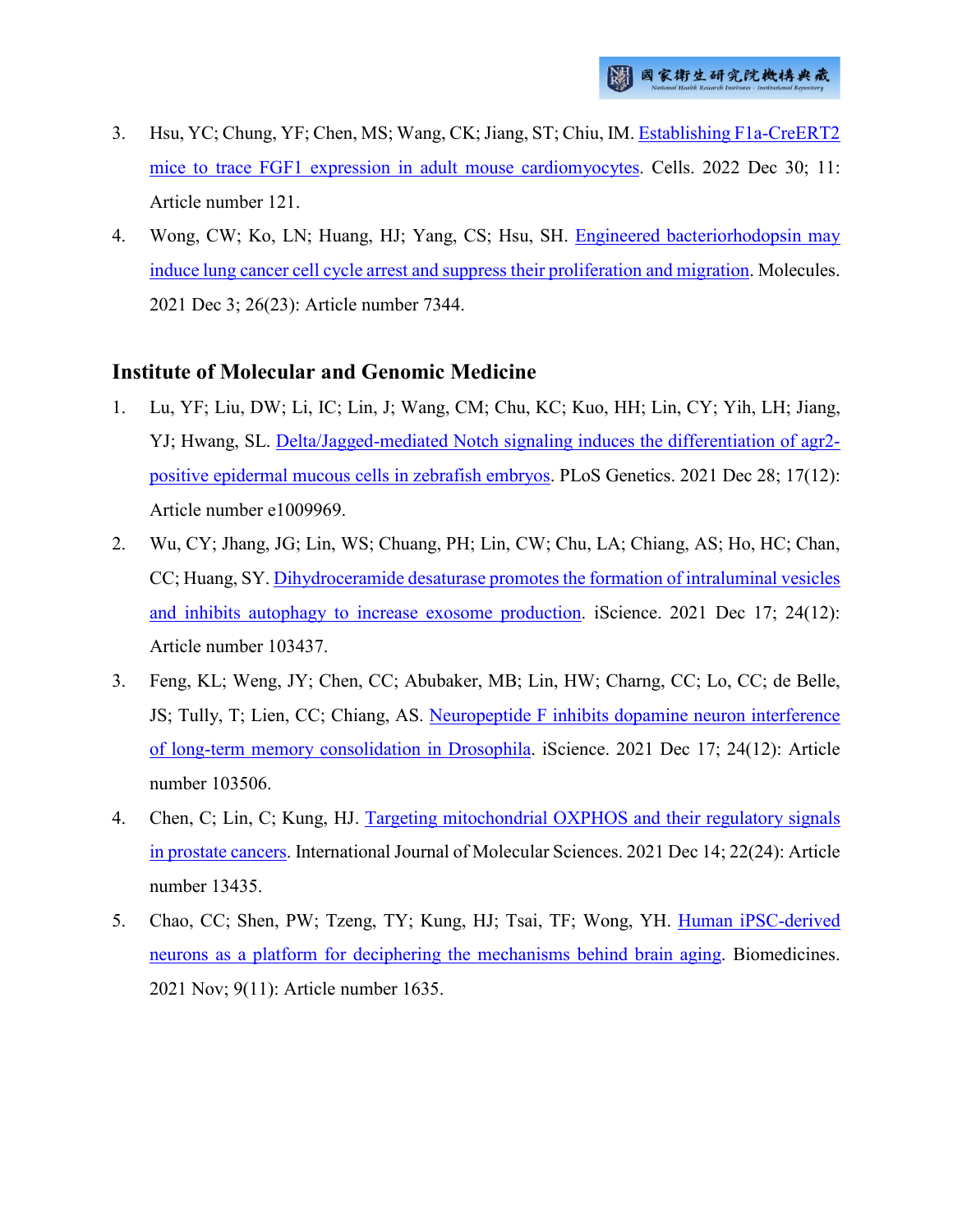#### **Institute of Population Health Sciences**

- 1. Hung, YC; Chen, YH; Lee, MC; Yeh, CJ[. Effect of spousal loss on depression in older adults:](http://ir.nhri.org.tw/handle/3990099045/13892)  [Impacts of time passing, living arrangement, and spouse](http://ir.nhri.org.tw/handle/3990099045/13892)'s health status before death. International Journal of Environmental Research and Public Health. 2021 Dec 10; 18(24): Article number 13032.
- 2. Wang, HH; Lin, YH. [Assessing physicians' recall bias of work hours with a mobile app:](http://ir.nhri.org.tw/handle/3990099045/13893)  [Interview and app-recorded data comparison.](http://ir.nhri.org.tw/handle/3990099045/13893) Journal of Medical Internet Research. 2021 Dec 24; 23(12): Article number e26763.
- 3. Motsa, MPS; Chiou, HY; Chen, YH. [Association of chronic diseases and lifestyle factors](http://ir.nhri.org.tw/handle/3990099045/13894)  [with suicidal ideation among adults aged 18-69 years in Eswatini: Evidence from a](http://ir.nhri.org.tw/handle/3990099045/13894)  [population-based survey.](http://ir.nhri.org.tw/handle/3990099045/13894) BMC Public Health. 2021 Dec 10; 21: Article number 2245.
- 4. Hsiao, LC; Chiu, SN; Chang, LY; Wang, CC; Weng, WC; Chang, HY[. Patterns and correlates](http://ir.nhri.org.tw/handle/3990099045/13895)  [of changes in emotional and behavioral problems among children with congenital heart](http://ir.nhri.org.tw/handle/3990099045/13895)  [disease.](http://ir.nhri.org.tw/handle/3990099045/13895) Journal of Developmental and Behavioral Pediatrics. 2021 Nov 30; Article in Press.
- 5. Chang, HC; Huang, CJ; Yang, AC; Cheng, HM; Chuang, SY; Yu, WC; Chiang, CE; Chen, CH; Sung, SH. [Role of heart rate variability in association between glomerular hyperfiltration](http://ir.nhri.org.tw/handle/3990099045/13896)  [and all-cause mortality.](http://ir.nhri.org.tw/handle/3990099045/13896) Journal of the American Heart Association. 2021 Dec 21; 10(24): Article number e021585.
- 6. Wu, BS; Wei, CH; Yang, CY; Lin, MH; Hsu, CC; Hsu, YJ; Lin, SH; Tarng, DC. [Mortality](http://ir.nhri.org.tw/handle/3990099045/13897)  [rate of end-stage kidney disease patients in Taiwan.](http://ir.nhri.org.tw/handle/3990099045/13897) Journal of the Formosan Medical Association. 2021 Dec 29; Article in Press.
- 7. Chang, YK; Fan, HC; Hsu, CC; Lim, PS. [The association between EKG abnormalities and](http://ir.nhri.org.tw/handle/3990099045/13898)  [the development of microalbuminuria in type 2 diabetes.](http://ir.nhri.org.tw/handle/3990099045/13898) Medicine. 2021 Dec 23; 100(51): Article number e28018.
- 8. Yen, FS; Wei, JCC; Yang, YC; Hsu, CC; Hwu, CM. [Thiazolidinedione use in individuals](http://ir.nhri.org.tw/handle/3990099045/13899)  [with type 2 diabetes and chronic obstructive pulmonary disease.](http://ir.nhri.org.tw/handle/3990099045/13899) Frontiers in Medicine. 2021 Dec 9; 8: Article number 729518.
- 9. Liu, TH; Ho, AD; Hsu, YT; Hsu, CC. [Validation of the EQ-5D in Taiwan using item response](http://ir.nhri.org.tw/handle/3990099045/13900)  [theory.](http://ir.nhri.org.tw/handle/3990099045/13900) BMC Public Health. 2021 Dec; 21: Article number 230.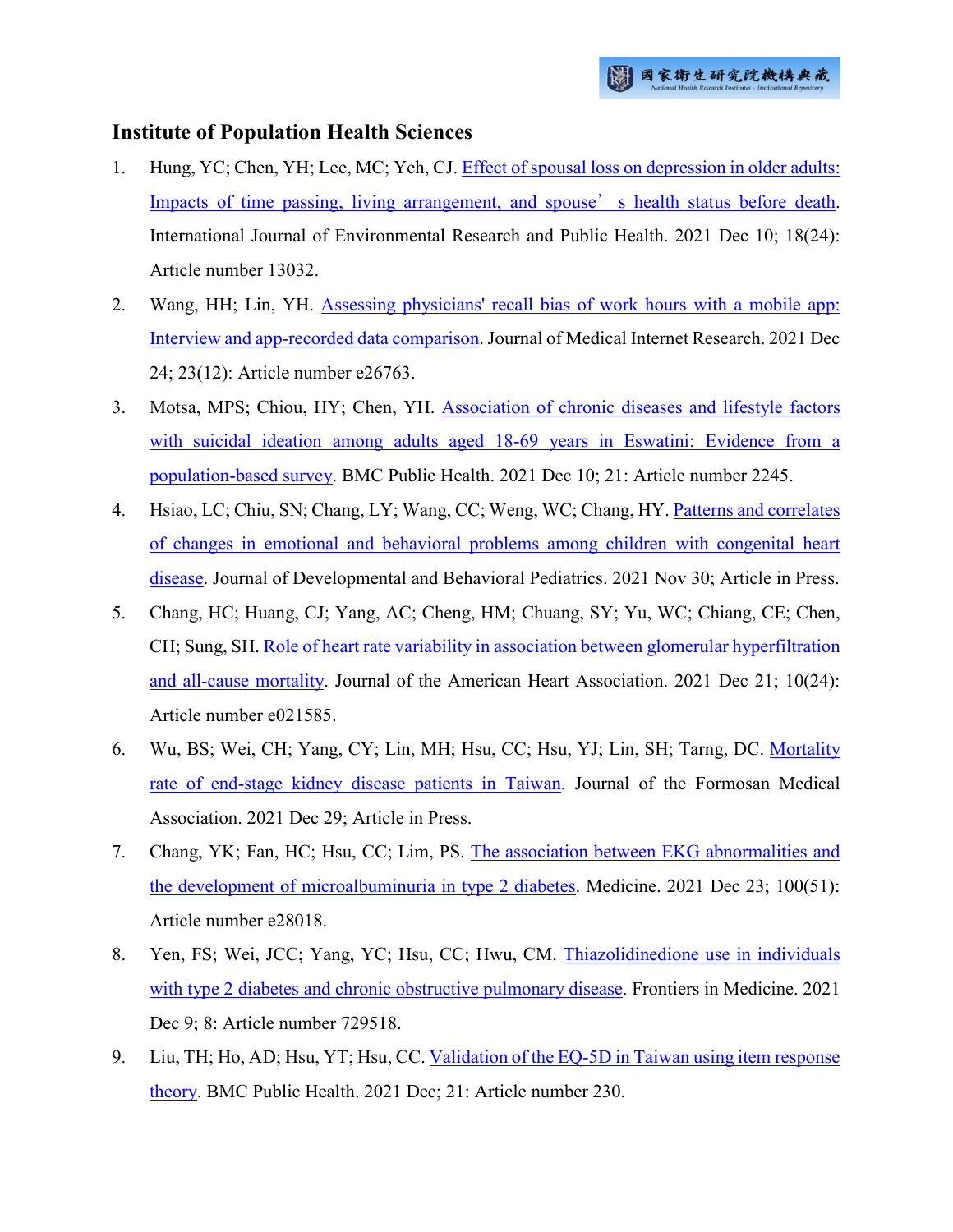- 10. Yen, FS; Wei, JCC; Shih, YH; Hsu, CC; Hwu, CM. [The risk of nephropathy, retinopathy,](http://ir.nhri.org.tw/handle/3990099045/13901)  [and leg amputation in patients with diabetes and hypertension: A nationwide, population](http://ir.nhri.org.tw/handle/3990099045/13901)[based retrospective cohort study.](http://ir.nhri.org.tw/handle/3990099045/13901) Frontiers in Endocrinology. 2021 Nov 18; 12: Article number 756189.
- 11. Liao, BY. [Young duplicate genic DNA.](http://ir.nhri.org.tw/handle/3990099045/13903) Nature Ecology and Evolution. 2021 Dec 30; Article in Press.
- 12. Tsai, HJ; Wu, CF; Hsiung, CA; Lee, CH; Wang, SL; Chen, ML; Chen, CC; Huang, PC; Wang, YH; Chen, YA; Chen, BH; Chuang, YS; Hsieh, HM; Wu, MT. [Longitudinal changes in](http://ir.nhri.org.tw/handle/3990099045/13904)  [oxidative stress and early renal injury in children exposed to DEHP and melamine in the 2011](http://ir.nhri.org.tw/handle/3990099045/13904)  [Taiwan food scandal.](http://ir.nhri.org.tw/handle/3990099045/13904) Environment International. 2022 Jan; 158: Article number 107018

#### **National Institute of Cancer Research**

- 1. Kurniawan, AL; Hsu, CY; Chao, JCJ; Paramastri, R; Lee, HA; Jallow, AW. [Association of](http://ir.nhri.org.tw/handle/3990099045/13915)  [two indices of insulin resistance marker with abnormal liver function tests: A cross-sectional](http://ir.nhri.org.tw/handle/3990099045/13915)  [population study in Taiwanese adults.](http://ir.nhri.org.tw/handle/3990099045/13915) Medicina. 2022 Dec 21; 58(1): Article number 4.
- 2. Kang, NW; Tan, KT; Li, CF; Kuo, YH. [Complete and durable response to nivolumab in](http://ir.nhri.org.tw/handle/3990099045/13916)  [recurrent poorly differentiated pancreatic neuroendocrine carcinoma with high tumor](http://ir.nhri.org.tw/handle/3990099045/13916)  [mutational burden.](http://ir.nhri.org.tw/handle/3990099045/13916) Current Oncology. 2021 Nov 10; 28(6): 4587-4596.
- 3. Huang, YH; Lin, PC; Su, WC; Chan, RH; Chen, PC; Lin, BW; Shen, MR; Chen, SH; Yeh, YM. [Association between altered oncogenic signaling pathways and overall survival of](http://ir.nhri.org.tw/handle/3990099045/13918)  [patients with metastatic colorectal cancer.](http://ir.nhri.org.tw/handle/3990099045/13918) Diagnostics. 2021 Dec 8; 11(12): Article number 2308.
- 4. Huang, MF; Lee, WJ; Yeh, YC; Lin, YS; Lin, HF; Wang, SJ; Yang, YH; Chen, CS; Fuh, JL. [Neuropsychiatric symptoms and mortality among patients with mild cognitive impairment](http://ir.nhri.org.tw/handle/3990099045/13919)  [and dementia due to Alzheimer's disease.](http://ir.nhri.org.tw/handle/3990099045/13919) Journal of the Formosan Medical Association. 2021 Dec 18; Article in Press.
- 5. Su, YY; Chiu, YF; Li, CP; Yang, SH; Lin, J; Lin, SJ; Chang, PY; Chiang, NJ; Shan, YS; Ch'ang, HJ; Chen, LT. [A phase II randomised trial of induction chemotherapy followed by](http://ir.nhri.org.tw/handle/3990099045/13920)  [concurrent chemoradiotherapy in locally advanced pancreatic cancer: the Taiwan](http://ir.nhri.org.tw/handle/3990099045/13920)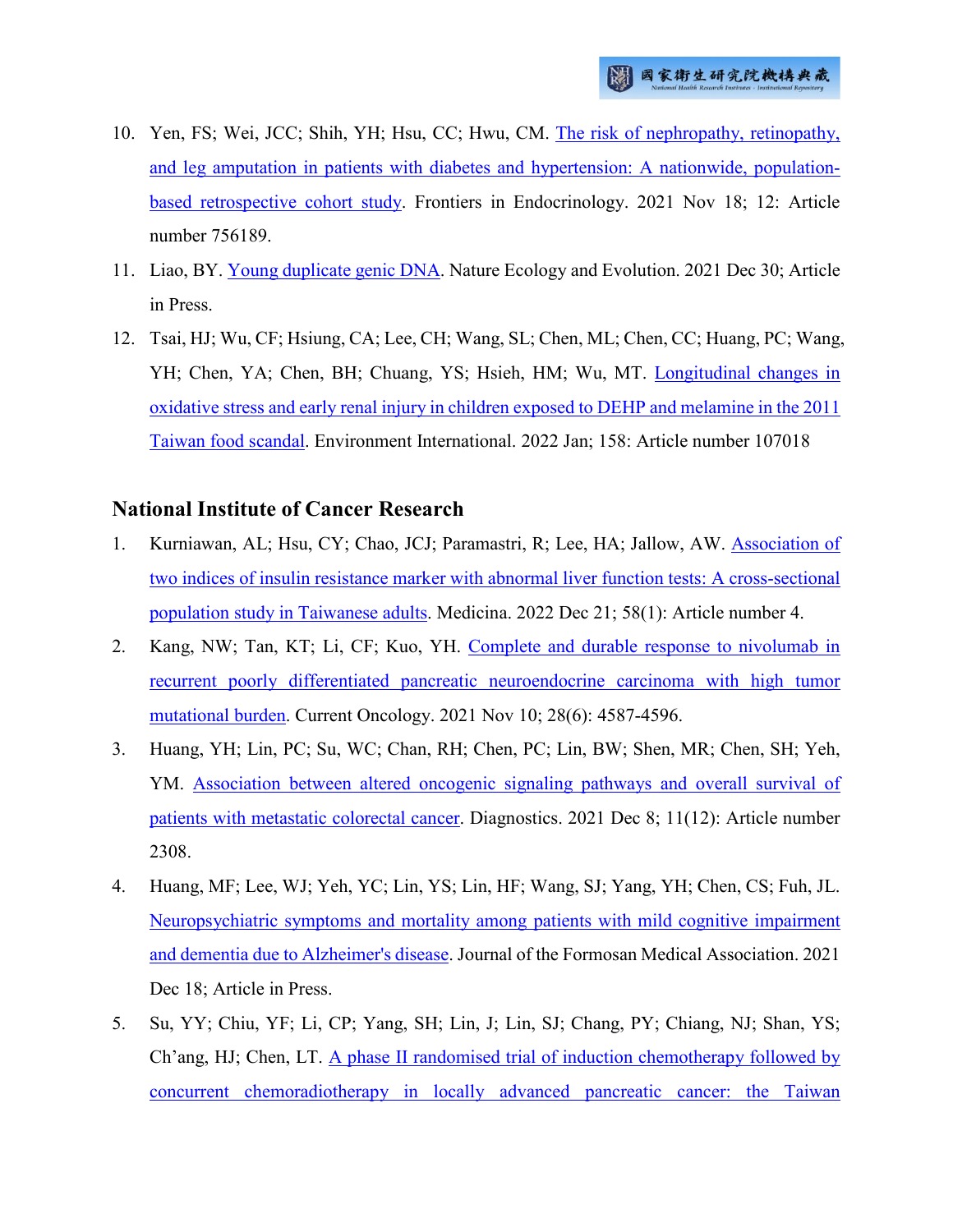[Cooperative Oncology Group T2212 study.](http://ir.nhri.org.tw/handle/3990099045/13920) British Journal of Cancer. 2021 Dec 17; Article in Press.

- 6. Tsai, HJ; Hsiao, CF; Chang, JS; Chen, LT; Chao, YJ; Yen, CJ; Shan, YS. [The prognostic and](http://ir.nhri.org.tw/handle/3990099045/13921)  [predictive role of chromogranin a in gastroenteropancreatic neuroendocrine tumors -](http://ir.nhri.org.tw/handle/3990099045/13921) A [single-center experience.](http://ir.nhri.org.tw/handle/3990099045/13921) Frontiers in Oncology. 2021 Nov 12; 11: Article number 741096.
- 7. Chan, TC; Chen, YT; Tan, KT; Wu, CL; Wu, WJ; Li, WM; Wang, JM; Shiue, YL; Li, CF. [Biological significance of MYC and CEBPD coamplification in urothelial carcinoma:](http://ir.nhri.org.tw/handle/3990099045/13931)  [Multilayered genomic, transcriptional and posttranscriptional positive feedback loops](http://ir.nhri.org.tw/handle/3990099045/13931)  [enhance oncogenic glycolysis.](http://ir.nhri.org.tw/handle/3990099045/13931) Clinical and Translational Medicine. 2021 Dec;11(12): Article number e674.
- 8. Ma, KSK; Lee, CC; Liu, KJ; Wei, JCC; Lee, YT; Wang, LT. [Safety and seroconversion of](http://ir.nhri.org.tw/handle/3990099045/13933)  [immunotherapies against sars-cov-2 infection: A systematic review and meta-analysis of](http://ir.nhri.org.tw/handle/3990099045/13933)  [clinical trials.](http://ir.nhri.org.tw/handle/3990099045/13933) Pathogens. 2021 Nov 24;10(12): Article number 1537.
- 9. Liu, YH; Chen, YL; Lai, TY; Ko, YC; Chou, YF; Chen, PR; Hsiao, JR; Chang, JY; Shiah, SG; Lee, JW; Yang, JL; Lin, SF. [Identification of prognostic biomarkers originating from the](http://ir.nhri.org.tw/handle/3990099045/13934)  [tumor stroma of betel quid-associated oral cancer tissues.](http://ir.nhri.org.tw/handle/3990099045/13934) Frontiers in Oncology. 2021 Nov 16;11: Article number 769665

#### **National Institute of Environmental Health Sciences**

- 1. Huang, YC; Huang, PR; Lo, YTC; Sun, CW; Pan, WH; Wang, SL; Huang, HB. Food [processing and phthalate exposure: The nutrition and health survey in Taiwan \(1993](http://ir.nhri.org.tw/handle/3990099045/13909)–1996 [and 2005](http://ir.nhri.org.tw/handle/3990099045/13909)–2008). Frontiers in Nutrition. 2021 Nov 17; 8: Article number 766992.
- 2. Kao, CH; Chen, KL; Chen, JR; Chen, SM; Kuo, YW; Lee, ML; Lee, LJH; Chen, H. [Comparison of magnesium and titanium doping on material properties and ph sensing](http://ir.nhri.org.tw/handle/3990099045/13910)  [performance on Sb2O3 membranes in electrolyte-insulator-semiconductor structure.](http://ir.nhri.org.tw/handle/3990099045/13910) Membranes. 2022 Dec 25; 12(1): Article number 25.
- 3. Zou, ML; Jiang, CB; Chen, YH; Wu, CD; Candice Lung, SC; Chien, LC; Kallawicha, K; Lo, YC; Chao, HJ. [Frequent occurrence of respiratory symptoms in children is associated with](http://ir.nhri.org.tw/handle/3990099045/13911)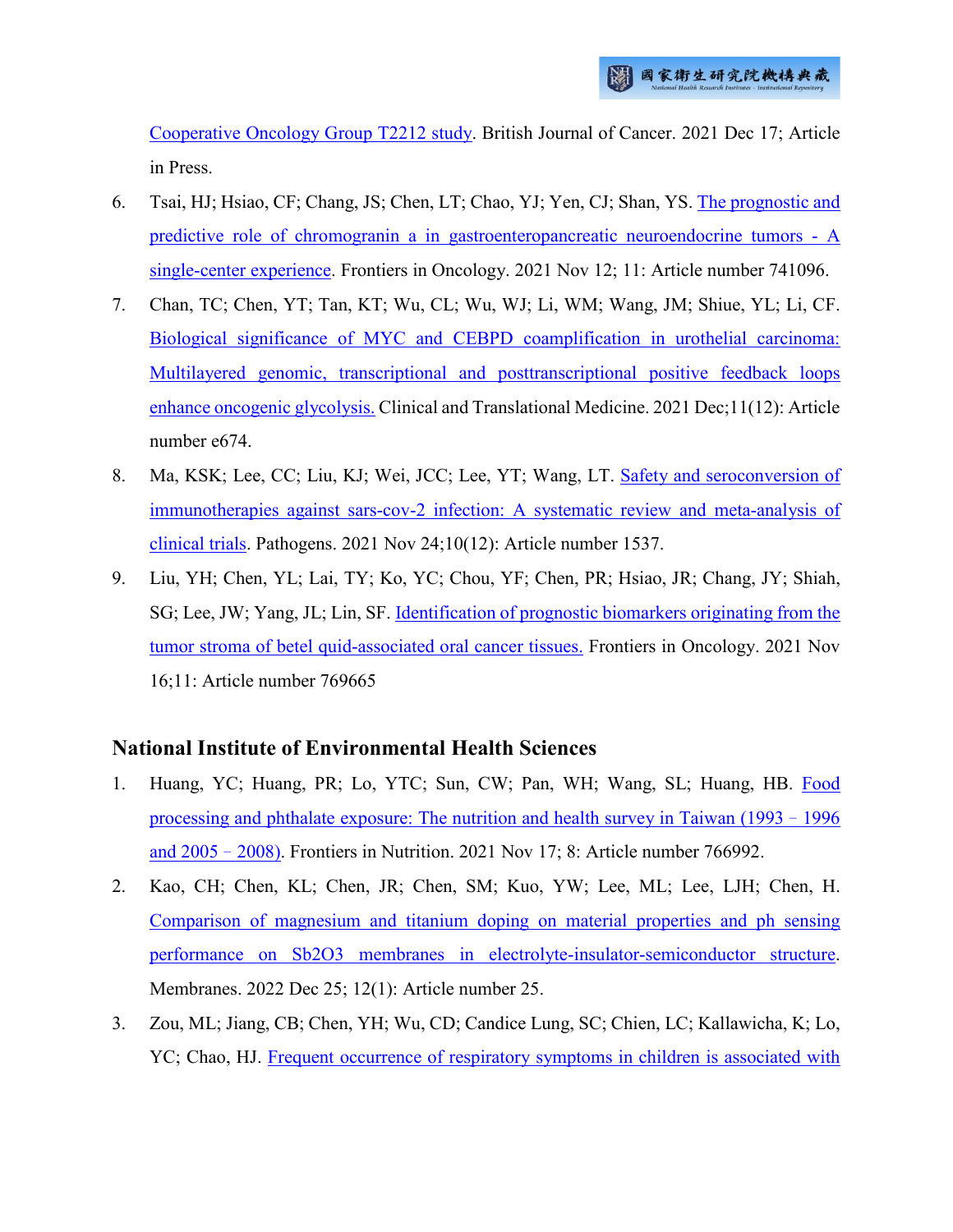[exposure to air pollution, land use types, and parental mental health in the Greater Taipei area.](http://ir.nhri.org.tw/handle/3990099045/13911) Environmental Research. 2022 Apr 15; 206: Article number 112567.

- 4. Su, TY; Jeng, HA; Hsu, YT; Lai, CH; Pan, CH. [Impact of heavy metals in ambient air on](http://ir.nhri.org.tw/handle/3990099045/13912)  [insulin resistance of shipyard welders in Northern Taiwan.](http://ir.nhri.org.tw/handle/3990099045/13912) Sustainability. 2021 Dec 16; 13(24): Article number 13924.
- 5. Masselot, P; Sera, F; Schneider, R; Kan, H; Lavigne, É; Stafoggia, M; Tobias, A; Chen, H; Burnett, RT; Schwartz, J; Zanobetti, A; Bell, ML; Chen, BY; Leon Guo, YL; et al. [Differential mortality risks associated with PM2.5 components: A multi-country, multi-city](http://ir.nhri.org.tw/handle/3990099045/13913)  [study.](http://ir.nhri.org.tw/handle/3990099045/13913) Epidemiology. 2021 Dec 7;Article in press.
- 6. Tobías, A; Hashizume, M; Honda, Y; Sera, F; Ng, CFS; Kim, Y; Roye, D; Chung, Y; Dang, TN; Kim, H; Lee, W; Íñiguez, C; Vicedo-Cabrera, A; et al. [Geographical variations of the](http://ir.nhri.org.tw/handle/3990099045/13914)  [minimum mortality temperature at a global scale: A multicountry study.](http://ir.nhri.org.tw/handle/3990099045/13914) Environmental Epidemiology. 2021 Oct; 5(5): Article number e169.
- 7. Chao, WW; Chan, WC; Ma, HT; Chou, ST. [Phenolic acids and flavonoids-rich Glechoma](http://ir.nhri.org.tw/handle/3990099045/13930)  [hederacea L. \(Lamiaceae\) water extract against H2O2-induced apoptosis in PC12 cells.](http://ir.nhri.org.tw/handle/3990099045/13930) Journal of Food Biochemistry. 2021 Dec 16;Article in Press.

#### **National Institute of Infectious Diseases and Vaccinology**

- 1. Hung, JH; Lee, CN; Hsu, HW; Ng, IS; Wu, CJ; Yu, CK; Lee, NY; Chang, Y; Wong, TW. [Recent advances in photodynamic therapy against fungal keratitis.](http://ir.nhri.org.tw/handle/3990099045/13887) Pharmaceutics. 2021 Nov 26; 13(12): Article number 2011.
- 2. Chen, CC; Chen, YY; Yeh, CC; Hsu, CW; Yu, SJ; Hsu, CH; Wei, TC; Ho, SN; Tsai, PC; Song, YD; Yen, HJ; Chen, XA; Young, JJ; Chuang, CC; Dou, HY. [Alginate-capped silver](http://ir.nhri.org.tw/handle/3990099045/13888)  [nanoparticles as a potent anti-mycobacterial agent against mycobacterium tuberculosis.](http://ir.nhri.org.tw/handle/3990099045/13888) Frontiers in Pharmacology. 2021 Nov 17; 12: Article number 746496.
- 3. Chung, NH; Chen, YC; Yang, SJ; Lin, YC; Dou, HY; HC Wang, L; Liao, CL; Chow, YH. [Induction of Th1 and Th2 in the protection against SARS-CoV-2 through mucosal delivery](http://ir.nhri.org.tw/handle/3990099045/13889)  [of an adenovirus vaccine expressing an engineered spike protein.](http://ir.nhri.org.tw/handle/3990099045/13889) Vaccine. 2021 Dec 17; Article in Press.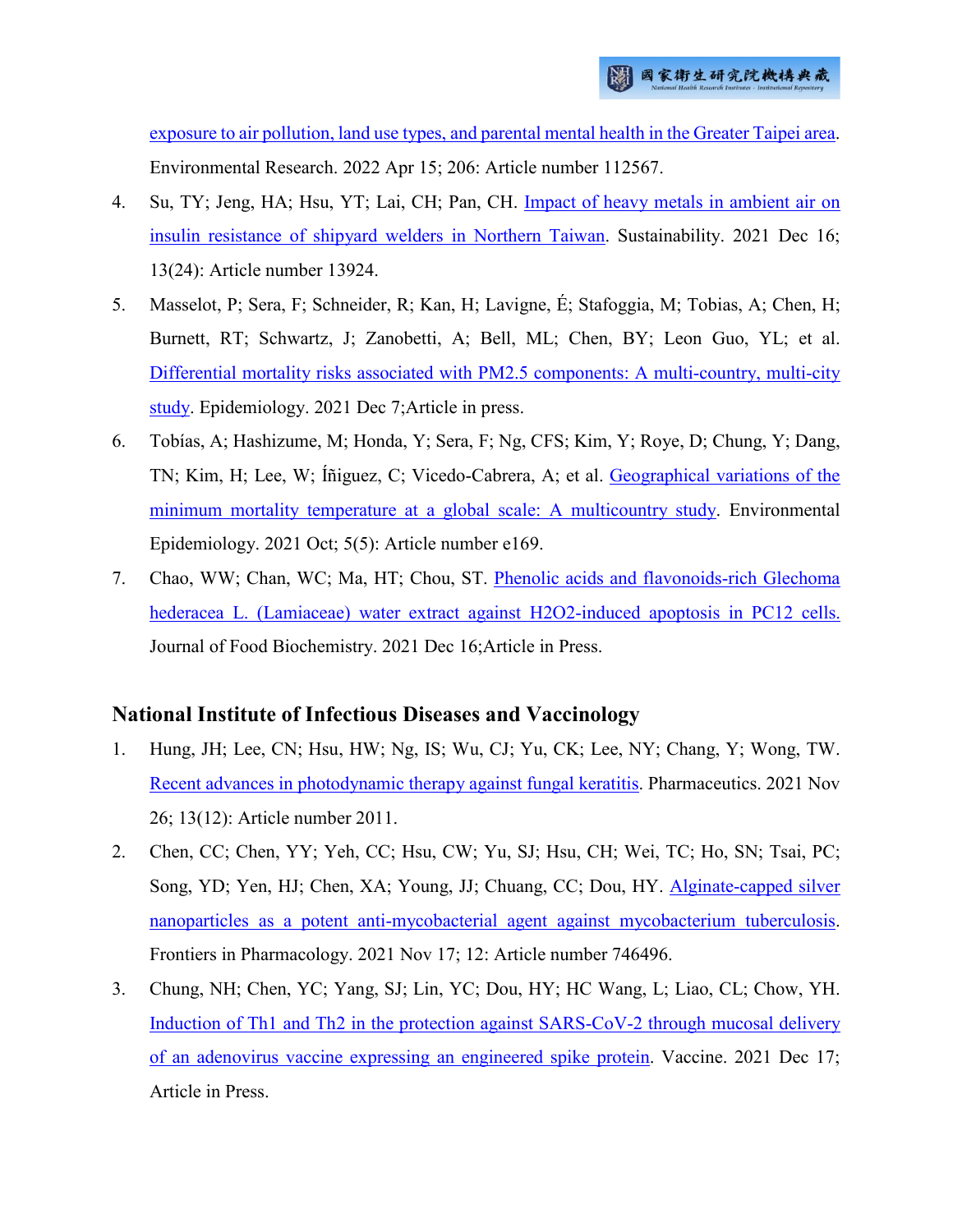- 4. Li, JL; Lin, TY; Chen, PL; Guo, TN; Huang, SY; Chen, CH; Lin, CH; Chan, CC. Mitochondrial function and Parkinson's disease: From the perspective of the electron [transport chain.](http://ir.nhri.org.tw/handle/3990099045/13890) Frontiers in Molecular Neuroscience. 2021 Dec 9; 14: Article number 797833.
- 5. Deshpande, P; Chen, CY; Yeates, C; Chen, CH; Kango-Singh, M; Singh, A. [miR-277 targets](http://ir.nhri.org.tw/handle/3990099045/13891)  [hid to ameliorate ABeta42-mediated neurodegeneration in Drosophila eye model of](http://ir.nhri.org.tw/handle/3990099045/13891)  [Alzheimer's Disease.](http://ir.nhri.org.tw/handle/3990099045/13891) Alzheimer's and Dementia. 2021 Dec; 17, Suppl. 2: Article number e058678

# **Center for Neuropsychiatric Research**

- 1. Yang, BZ; Wang, LJ; Huang, MC; Wang, SC; Tsai, MC; Huang, YC; Nuñez, YZ; Ng, MH; Kranzler, HR; Gelernter, J; Chen, CK. [Diagnostic reliability and validity of the semi](http://ir.nhri.org.tw/handle/3990099045/13905)[structured assessment for drug dependence and alcoholism \(SSADDA\) Chinese version.](http://ir.nhri.org.tw/handle/3990099045/13905) Complex Psychiatry. 2021 Feb; 6(3-4): 62-67.
- 2. Ting, SY; Lan, TH; Shen, LJ; Lin, CY; Lee, SK; Ma, WF. [The Chinese mandarin version of](http://ir.nhri.org.tw/handle/3990099045/13906)  [the crisis triage rating scale for Taiwanese with mental illness to compulsory hospitalization.](http://ir.nhri.org.tw/handle/3990099045/13906) International Journal of Environmental Research and Public Health. 2021 Dec 20; 18(24): Article number 13392.
- 3. Mullins, N; Kang, J; Campos, AI; Coleman, JRI; Edwards, AC; Galfalvy, H; Levey, DF; Lori, A; Shabalin, A; Starnawska, A; Su, MH; Watson, HJ; et al. [Dissecting the shared genetic](http://ir.nhri.org.tw/handle/3990099045/13907)  [architecture of suicide attempt, psychiatric disorders, and known risk factors.](http://ir.nhri.org.tw/handle/3990099045/13907) Biological Psychiatry. 2022 Feb 1; 91(3): 313-327.

#### **National Center for Geriatrics and Welfare Research**

1. Tu, CY; Yen, TH; Chang, CM; Chen, HY; Yen, YC; Guo, MC; Lu, TH; Wu, CS; Chen, IM; Cheng, HC; Huang, WL; Chen, CC; Eddleston, M; Chang, SS. [Characteristics and](http://ir.nhri.org.tw/handle/3990099045/13879)  [psychopathology of 1,086 patients who self-poisoned using pesticides in Taiwan \(2012-2019\):](http://ir.nhri.org.tw/handle/3990099045/13879)  [A comparison across pesticide groups.](http://ir.nhri.org.tw/handle/3990099045/13879) Journal of Affective Disorders. 2021 Dec 21; 300: 17- 26.